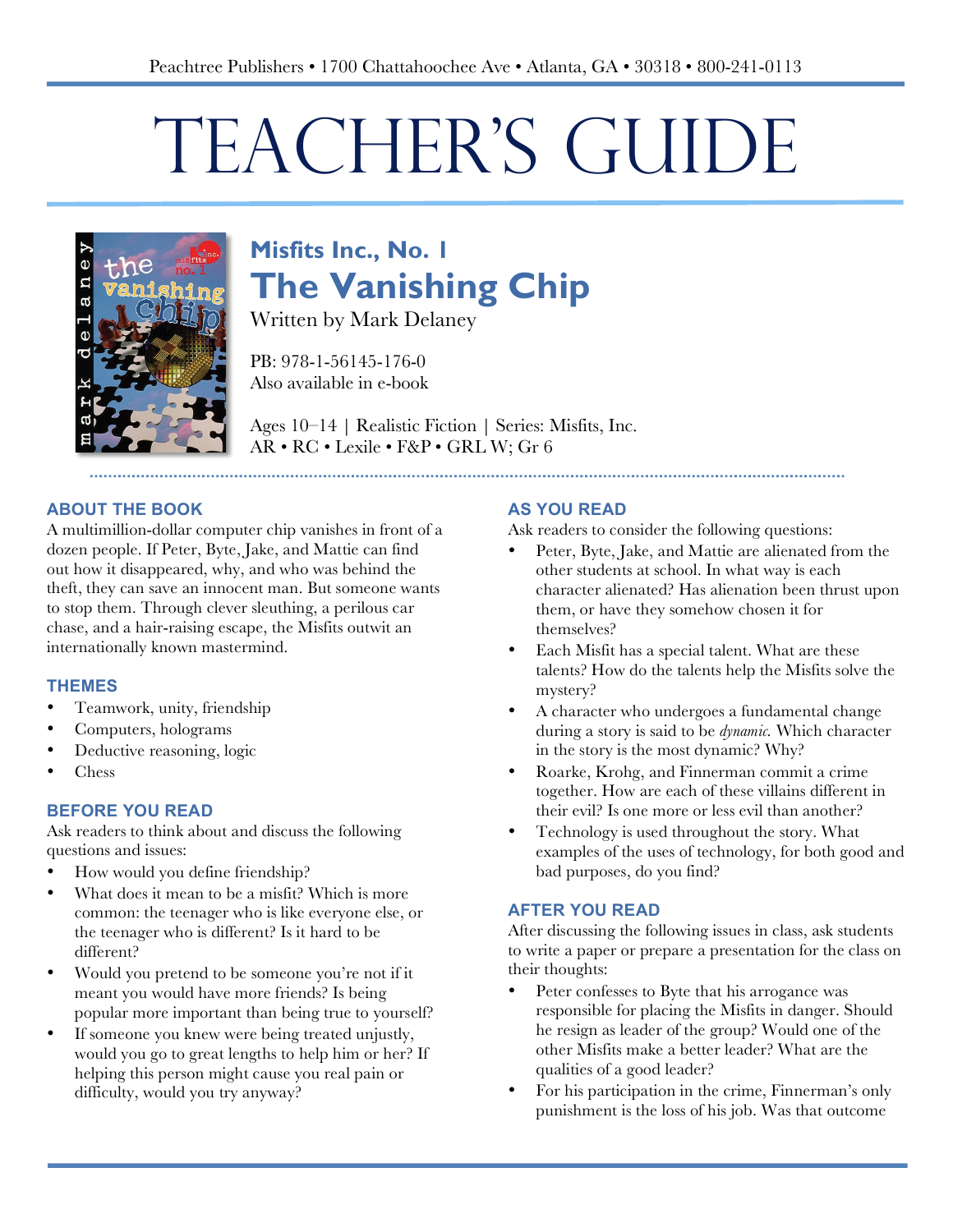just? If people confess their crimes and try to make up for the harm they've done, should society still punish them? Should we consider the seriousness of the crime before we forgive the criminal?

• Trace the mystery from its end to its beginning. What specific clues led to the finding of the chip? To Finnerman's involvement? To understanding how the chip disappeared?

### **CURRICULUM CONNECTIONS**

#### **SCIENCE AND TECHNOLOGY**

- What do the letters in the word *laser* stand for? What is a laser? What are common uses for them?
- Computers continue to get faster and better at storing and retrieving information. How do today's computers differ from very early ones? What might tomorrow's computers be able to do that today's cannot?
- How does the speed of a microchip and the storage capacity of a computer affect the functions that the computer can perform?
- Holograms are a relatively new technology. Have you seen an example of a hologram in real life or in movies? What are some possible uses for holograms? In school? In the workplace?
- In what ways do we use science/technology for good? In what ways do we use it for evil? Can an invention be good or evil in and of itself?

#### **SOCIAL STUDIES: LAW & GOVERNMENT**

- Our legal system sometimes allows a criminal to go free when he or she testifies in court against another criminal. Why does the law allow this practice? Who are some criminals who have gone free because they testified against others? After testifying, what typically happens to them?
- Peter's father is an FBI agent. What is the difference between the work the FBI does and the work done by a city police department?
- Initially, Peter's father explains that he can't investigate the disappearance of the chip because it is not in the FBI's jurisdiction. What is *jurisdiction*? Why does the law separate jurisdictions?

#### **PSYCHOLOGY**

• Each Misfit, in a sense, has his or her own way of disappearing. Mattie vanishes into crowds, Peter loses himself in chess and logic problems, Jake sits alone in

his room with his music and Superball, and Byte retreats into her computer world. What are some other ways in which teens escape from the stresses of everyday living? Is it common for teens to indulge in such escapes? Are such escapes necessary? At what point does escaping become unhealthy?

• Finnerman helps rescue the Misfits because his conscience makes him feel guilty. What exactly is *conscience*? Is guilt a healthy emotion? Can it be unhealthy?

#### **MATH**

- Peter uses the math term *calculate* to describe how he determines his chess moves. In what way are games like chess or checkers mathematical?
- What does it mean to say that an image is three-dimensional as opposed to two-dimensional? What are common examples of two-dimensional and three-dimensional images?
- Peter draws conclusions from the events, people, and objects he observes: If *A* leads to *B*, and *B* leads to *C*, then *A* must lead to *C*. Does Peter's way of thinking remind you of any mathematical operations?

#### **CLASSROOM ACTIVITIES**

- Have students imagine that they are the parent of one of the Misfits and have just learned about the danger the Misfits went through. List feelings that might be going through a parent's mind at such a time (e.g., anger at the child for having endangered him- or herself, relief at the child's safety, pride at the child's accomplishment). Discuss how the student, as a parent, might react to the information. Would they punish their child? Reward him or her? Make him or her stop seeing that particular group of friends? You may then wish to focus on specific parents in the novel: Would Mattie's grandfather react any differently from Byte's mother or Peter's father?
- Have a mock trial for Finnerman, Roarke, and Krohg. Present the evidence for each crime they have committed (there are many!), and determine the relative guilt of each villain. What punishment should each man receive? Allow a student judge and jury to decide whether or not it is proper to free Finnerman.

#### **RESEARCH TOPICS**

Explore how the Internet developed and speculate about its current or future impact on society. How might it change the way we communicate with one another? The way we purchase goods and services?